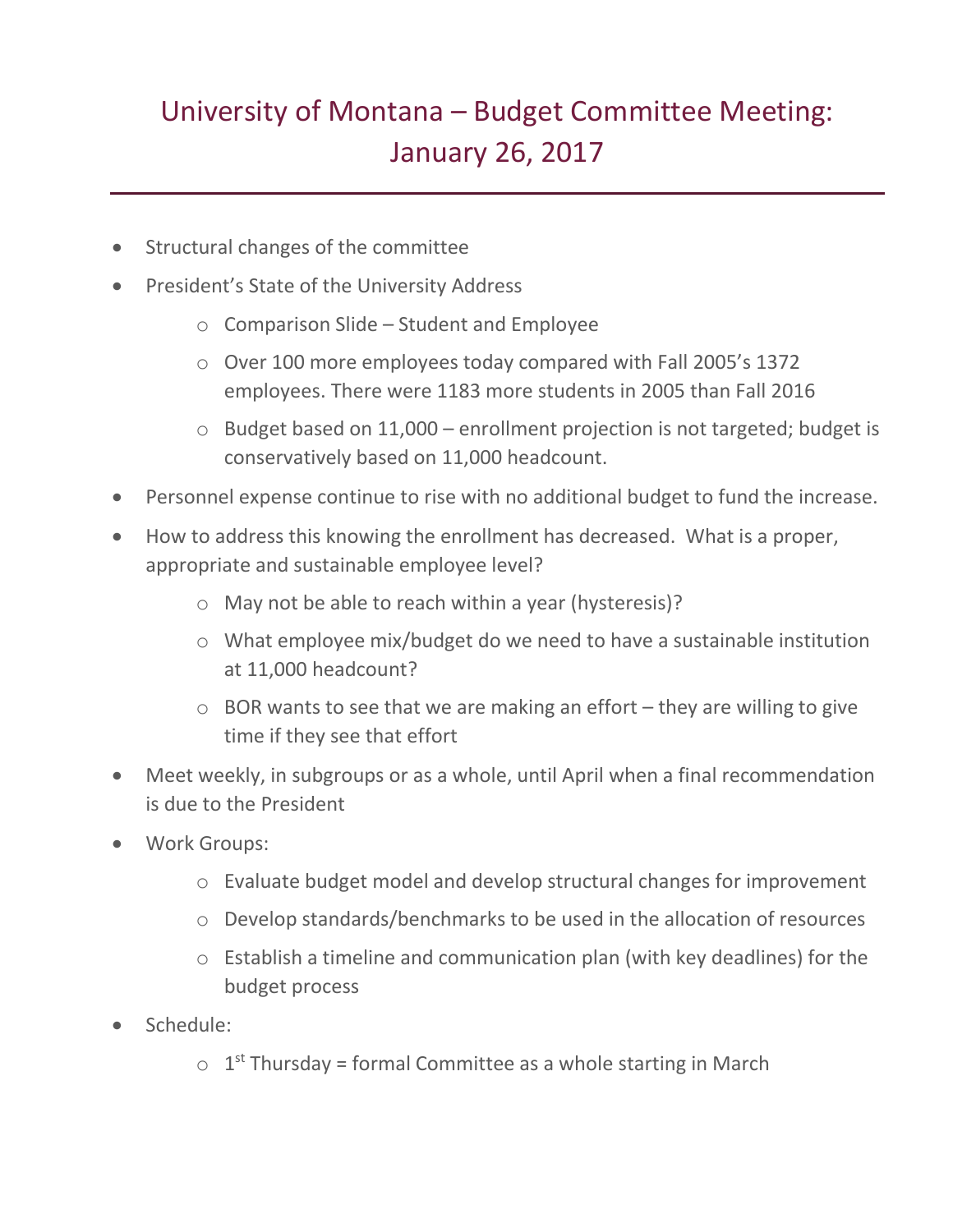- $\circ$  2<sup>nd</sup> Thursday = subgroups working on assigned responsibilities
- $\circ$  3<sup>rd</sup> Thursday = informal report/feedback on subgroup progress and committee as a whole will meet
- $\circ$  4<sup>th</sup> Thursday = subgroups working on assigned responsibilities
- $\circ$  5<sup>th</sup> Thursday = subgroups working on assigned responsibilities
- BOR has asked to see the budget recommendations in May instead of September for all MUS Institutions
- Subgroup Assignments:
	- o Standards/Benchmarks Co-Chairs: Dean Chris Comer and Shannon O'Brien
		- **David Patterson**
		- **John Whittenburg**
		- Michelle Jensen
		- **E** Chase Greenfield
		- Gloria Phillip
	- o Model Development Co-Chairs: Hillary and Beckie
		- **Tim Edwards**
		- **Scott Whittenburg**
		- Tom Crady
		- Sam Forstag
	- o Timeline/Communications Chair: Beckie Christiaens
		- Valerie Crepeau
		- $\blacksquare$  Luke Alford
- May need to reschedule meeting time.
	- o New doodle poll
- Budgetary controls for FY17 and FY18 working on a draft letter and will share with committee.
- $\bullet$  NEXT WEEK
	- o Workgroups 2 sessions (First two weeks in February)